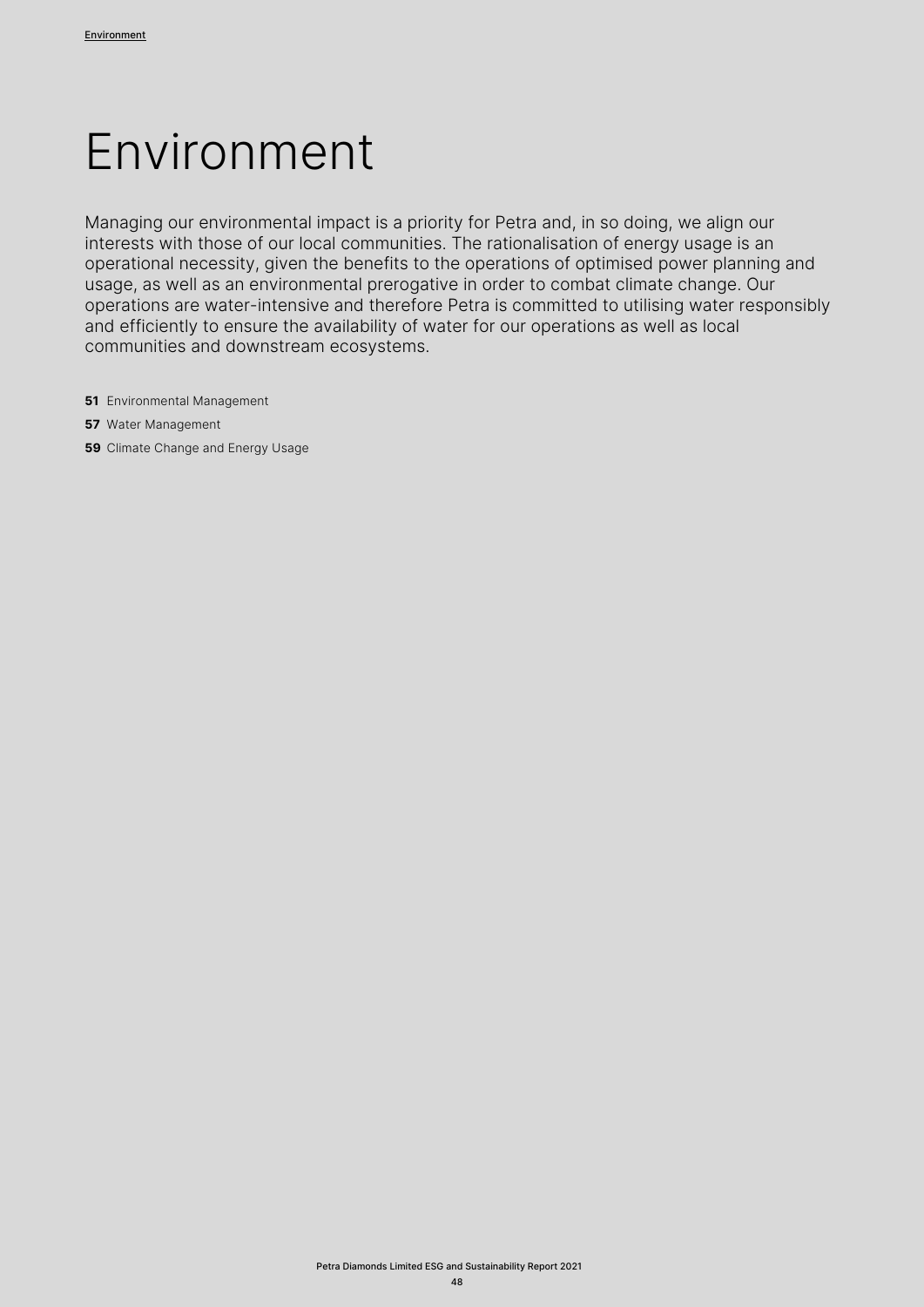# Environment

"Our environmental team continued to focus on the efficient use of water and energy during the Year, as well as responsible waste management across the operations. Significant progress was made in terms of the Group's environmental strategy in FY 2021 with the Board approval of the Group's Climate Change Adaptation Strategy, which will assist Petra in staying on top of rapidly changing legislation and in meeting stakeholder expectations."

### **Bernard Pryor**

# Chair of the HSE Committee

**Material topics** (in order of importance to our stakeholders):

- Water management
- Environmental management (especially waste management)
- Climate change and energy usage

See a schematic of how Petra manages environmental matters here: https://www.petradiamonds.com/sustainability/environment/.

# **KPIs**

15% OVERALL MORE WASTE GENERATED

45% OF WASTE IS RECYCLED

47 kWh/t ENERGY EFFICIENCY  $0.050$  tCO<sub>2</sub>-e/t CARBON INTENSITY PER TONNE 6,981 ha OF PROTECTED WILDLIFE AREAS

 $0.56$  m<sup>3</sup>/t TOTAL WATER INTAKE FOR PRODUCTION

82% OF WATER USED ON MINE IS RECYCLED

# **Stakeholders concerned**

Employees, contractors, trade unions; financial stakeholders; local communities; host Governments, regulators, NGOs

# **Company policies and guidelines**

- Group HSE Policy
- Petra Climate Change Adaptation Policy
- Group Integrated Water Management Wtrategy
- Group Standard on the Optimisation of Waste Management
- Rehabilitation and Closure Policy
- Phasing out of single-use plastic

# **Standards we follow**

- ISO 14001:2015
- ISO 31000
- ISO 19011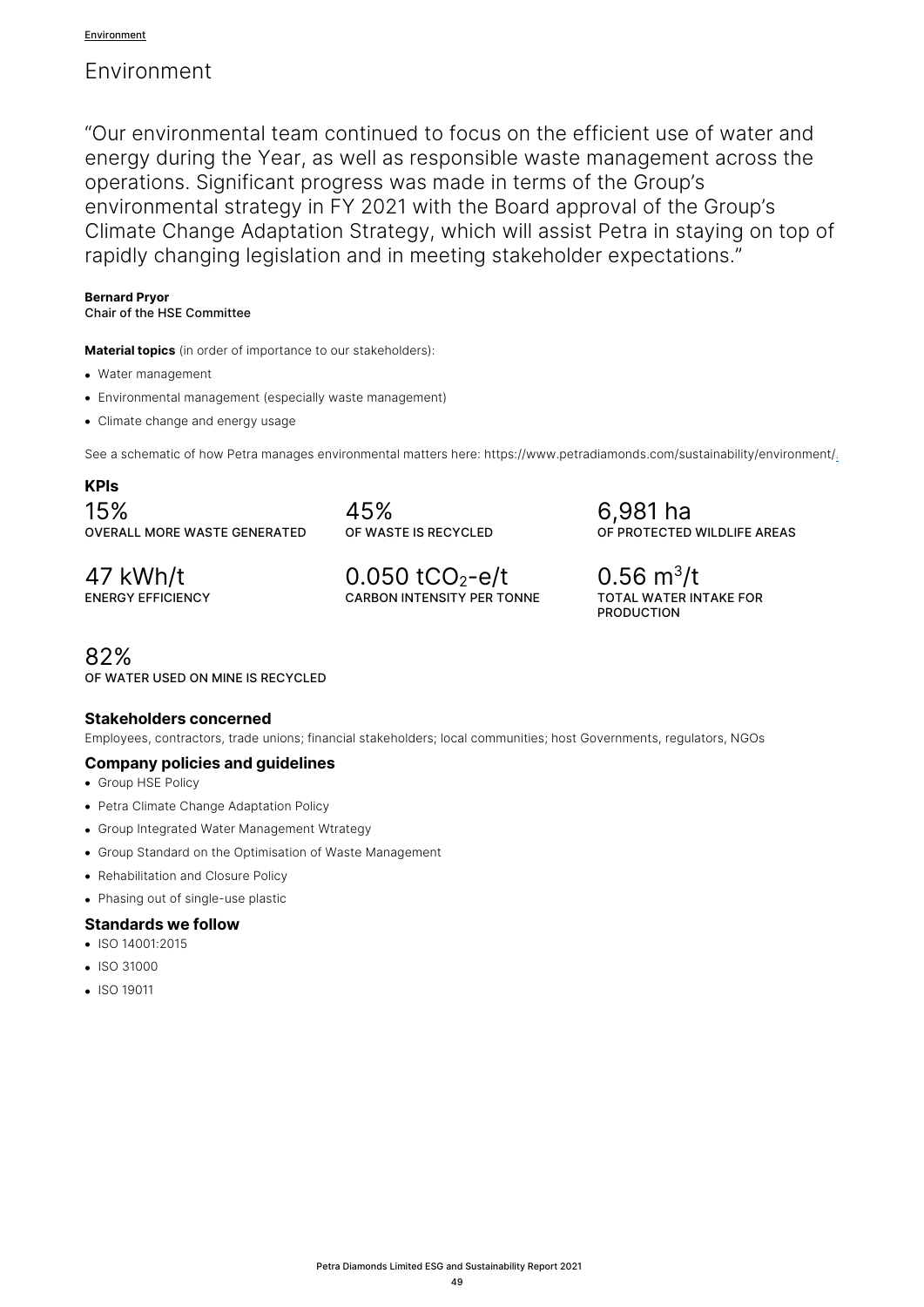# Environment continued

#### **Key achievements and performance against FY 2021 objectives**

• No 'major' or 'high' environmental incidents reported for 11 consecutive years.

Commenced implementation of the Group's Climate Change Adaptation Strategy, including completion of the first set of evaluated climate change vulnerabilities at each operation and at corporate level, and the putting in place of an Energy Management Policy at each operation.

- Petra considers that it now meets the requirements of the TCFD having developed its Climate Change Adaptation Strategy in line with TCFD recommendations and having provided additional disclosures on pages 212 and 213 of its 2021 Annual Report.
- The Group's total carbon footprint (Scopes 1, 2 and 3) reduced 16%, mainly due to lower production and associated energy consumption for the Year.
- An independent verification of the Group's GHG emissions inventory has been completed.
- Petra's climate change submission to CDP achieved our highest score yet: A- ('leadership' band), which places Petra within the top 11% of companies reporting to the CDP.
- 100% of South African operations retained their certification to ISO 14001:2015.
- Improved water use efficiency by 42% and improved percentage of total water recycled.
- Improved fuel efficiency in TMMs by 22%.
- Total electricity consumption was 17% lower and electricity efficiency per tonne increased by 26%.
- Overall volume of waste generated increased by 15% due to clean-up campaigns, particularly at the Williamson mine.

#### **Key challenges**

- Uncertainty around the implementation of anticipated environmental legislation.
- Identifying and implementing additional measures to improve water use efficiency where maximum efficiency has already been met.
- Unpredictable energy supply from Eskom in South Africa leads to load shedding, which hinders proper usage planning.
- South Africa produces the majority of its power from coal-fired power stations.
- Implementation of climate change adaptation measures amidst ageing infrastructure.
- Potential increase in extreme weather events as a consequence of climate change, such as drought, floods and tropical storms.

### **Objectives for FY 2022**

- Retention of ISO 14001:2015 certification.
- Continued implementation of the Group's climate change adaptation action plans.
- Maintain the Company's carbon footprint in line with FY 2019 level over a period of five years, while continuing to explore all available mitigatory options to minimise the Group's carbon footprint.
- Implementation of annual rehabilitation plans.
- Establishment and monitoring of closure sign-off criteria.
- Support efforts to find sustainable carbon sequestration methods.
- Identify and implement measures to prevent regression in water efficiency levels.
- Identify and implement measures to maximise the volumes of water reused and recycled on-mine.
- Improve management of mining waste facilities in line with internationally recognised guidelines and increase the percentage of business waste redirected to the circular economy.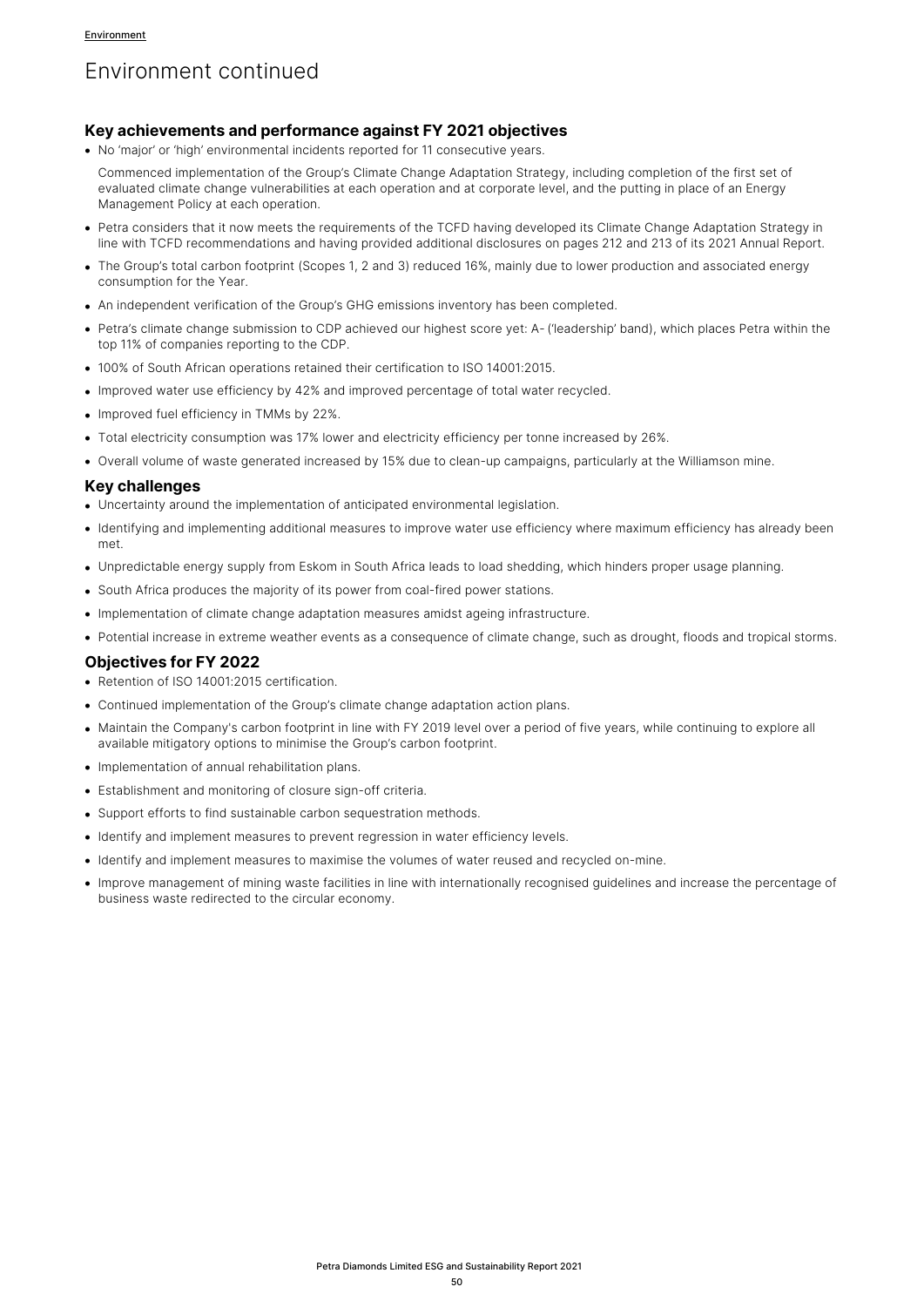# Environmental Management

# Our ambition

**Our primary focus is to embed environmental management across our operations as a value rather than a regulatory requirement. We wish to demonstrate to our employees, communities, investors and other stakeholders that taking care of our environment is built into our culture, with a value proposition of 'Let's do no harm' - more commonly referred to as 'zero harm'.**

#### **Our approach**

We recognise that our value emanates from the natural world; therefore, protecting the environment in which we operate is fundamental to how we run our business.

The principles of pollution prevention, compliance with legal and other voluntary obligations, and continual improvement, backed up by the achievement of objectives and KPIs, are integrated into our planning, management systems and daily activities.

An Environmental Management System ("EMS") is in place for each mining licence, which sets out the detailed processes for the identification of environmental risks and implementation of action plans to mitigate the impacts of our activities. As per Clause 6.1.2 of ISO 14001:2015, the impacts of our activities, products and services are evaluated considering a life cycle perspective. This is not a life cycle analysis ("LCA") in the strict definition, as an LCA is not relevant to diamond production, but rather the analysis of a continuum of interlinked stages from service providers and suppliers through the use of resources up to final disposal of waste products/packaging material.

All our South African operations are certified to the international environmental standard ISO 14001:2015 through BSI. Williamson is not yet certified but operates with the same principles. Therefore 75% of all Petra operations are formally certified.

The Group HSE Policy, which is our guiding document for setting operational performance objectives, is covered in more detail at https://www.petradiamonds.com/sustainability/managing-sustainability/. Petra's Board-level HSE Committee has oversight of environmental issues and therefore these are taken into consideration in business and strategic discussions, as well as when monitoring Group performance and setting objectives.

### **Risk management**

Managing risk is an integral part of governance and leadership and is fundamental to how we run our business at all operational levels. It contributes to the improvement of management systems that consider the external and internal context of the risk management framework.

The potential key risks associated with our operations are as follows:

- impact on water resources, both through inefficient use and potential contamination of natural water sources;
- inappropriate waste management activities may cause water and soil contamination;
- permanent changes in topography, land use and land capability due to the final disposal of mining waste on surface;
- depletion of non-renewable sources due to inefficient consumption;
- biodiversity loss due to the spread of invasive vegetation, as well as increasing mining footprints;
- availability of water and damage to infrastructure due to climate change; and
- the continued deepening of underground operations may cause an increase in the open pit footprint, leading to the risk of damage to surface infrastructure, including sites of historic or cultural importance.

### **Risk identification, analysis and management**

Our approach to environmental risk management, which forms part of the new Enterprise Risk Management and Combined Assurance Plan that was operationalised in FY 2021, is based on a process of continual improvement in hazard identification, risk assessment, instilling awareness into the organisational culture and enforcing adherence to control mechanisms. Once identified and assessed, these risks are aggregated and integrated into the Group risk register. Updates to the environmental baseline risks are implemented every five years, or when processes change, after significant incidents or disasters or by instruction from regulatory bodies.

#### **Stakeholder engagement**

Petra has processes in place to engage with its stakeholders on environmental matters, including the handling of issues raised by its local communities. Public participation processes in South Africa for obtaining environmental authorisations (legally mandated processes) also make provision for direct communication with communities where their views and needs are included into management programmes. This includes public meetings, individual interviews, advertisements and flyers containing pertinent information on changes at the operations or potential impact such as periods of increased noise and dust levels.

During FY 2021, we engaged our stakeholders on a limited number of topics due to COVID restrictions. The engagements included:

- the impact of open pit scaling at Cullinan; and
- the grave relocation project at Koffiefontein (as covered in the Report of the SED Committee on page 112 of our 2021 Annual Report).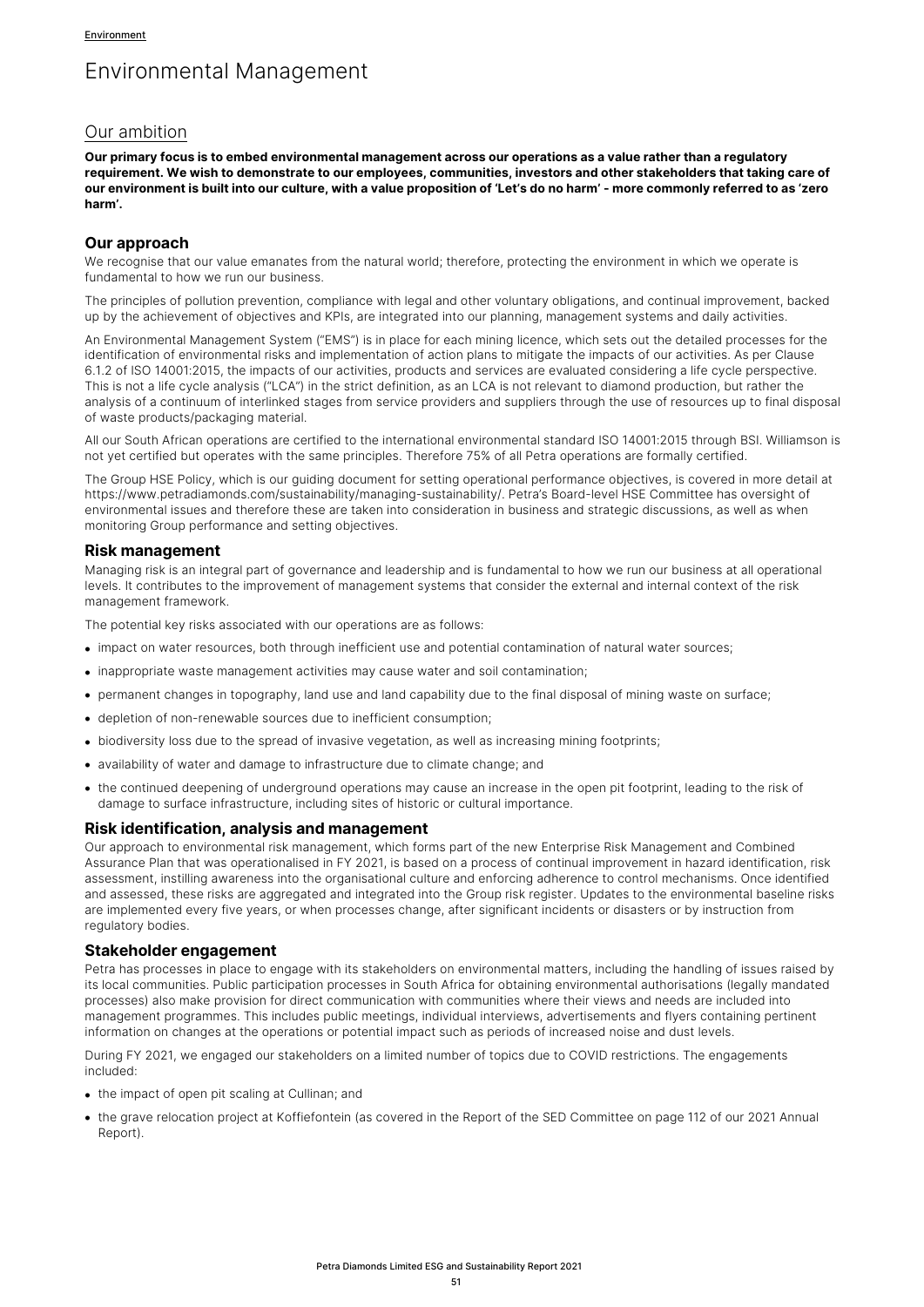### **Environmental incidents**

We aim to minimise environmental incidents at all our operations and have processes to manage any incidents which may occur as effectively as possible. We classify incidents according to their severity, ranging from minor to major. Incidents are recorded and managed on an ongoing basis and are only recorded as closed once all allocated actions have been addressed and the effectiveness of the corrective actions has been verified.

During FY 2021, three medium environmental incidents were reported (FY 2020: three). See page 85 for details.

For the past eleven years, no 'major' or 'high' environmental incidents were reported at any of the Group's operations.

#### **Spillage management**

# 0

#### SIGNIFICANT SPILLAGES<sup>1</sup> AT OUR OPERATIONS IN FY 2021

Any hydrocarbon spillage on soil or tailings is either treated in situ or removed to a formal bioremediation site depending on the practicality and situational risks of the area. Approved biocides are applied according to a set procedure to ensure maximum biological digestion of the hydrocarbons. Soil samples are analysed to determine the level of digestion before the treated material is placed back on location, signed off as treated, or stored to be used as rehabilitation material.

### **Waste management**

Petra manages separate waste streams within the organisation:

- business waste $1, 2$ :
- hazardous waste<sup>1, 2</sup>; and
- mining waste<sup>1</sup>.

#### **Business and hazardous waste**

We are continuously striving to improve waste management, according to the internationally recognised hierarchy of waste management, and set annual objectives and KPIs to drive continual improvement.

One of our main drivers of change is the focus on the repurposing of waste and improved recycling initiatives to reduce the overall volume of waste to landfill and maximise the percentage of business waste entering the circular economy.

The overall volume of waste generated increased by 15% to 6,335t (FY 2020: 5,483t) and the amount of combined waste (business and hazardous) sent to landfill increased by 14%. The reason for the increases was due to clean-up campaigns, particularly at Williamson which remained on care and maintenance during FY 2021, where the mine's waste generated increased by 21% and contributed 47% of Petra's total waste generated for the Year. A continuous drive to identify and remove reusable and recyclable items from the waste stream resulted in 45% of all waste being recycled (383t more than in FY 2020).

# 45%

#### PERCENTAGE OF WASTE RECYCLED IN FY 2021

There was a 41% increase in the amount of hazardous waste disposed of in FY 2021 to 198t (FY 2020: 140t) as a result of a backlog being removed in FY 2021 that was caused by COVID-19 restrictions where contractors were not allowed on-site to remove waste. In line with this trend, the amount of business (non-hazardous domestic) waste disposed of increased by 13% to 3,247t (FY 2020: 2,883t).

See page 83 for a detailed breakdown of waste disposed, recycled and incinerated.

Petra only uses reputable waste handling companies that are vetted for legal compliance prior to awarding tenders. All of the waste handling companies are ISO 14001 certified, which adds to the level of assurance provided that waste is handled, transported and disposed of in a responsible manner. This includes the management of hazardous and electronic waste. Ad hoc environmental audits are performed on hazardous waste management companies to confirm good practice and continued ISO 14001 certification.

The transport of hazardous waste is solely the responsibility of contracted waste handling companies. Petra receives waste disposal notes as confirmation that all hazardous waste was disposed of at the correct designated hazardous waste sites. We also check that the disposal sites are in possession of all required licences and permits.

All on-site waste handling areas are audited by third party independent specialists as part of the mines' ISO 14001:2015 management systems. Off-site handling and disposal sites are inspected on an ad hoc basis. All waste generated by the Company is recycled or disposed of within the country of origin.

#### **Notes:**

1. See Glossary for definitions.

2. Waste Classification and Management Regulations (GN R. 634 of 2013) as promulgated in terms of the National Environmental Management: Waste Act No. 59 of 2008.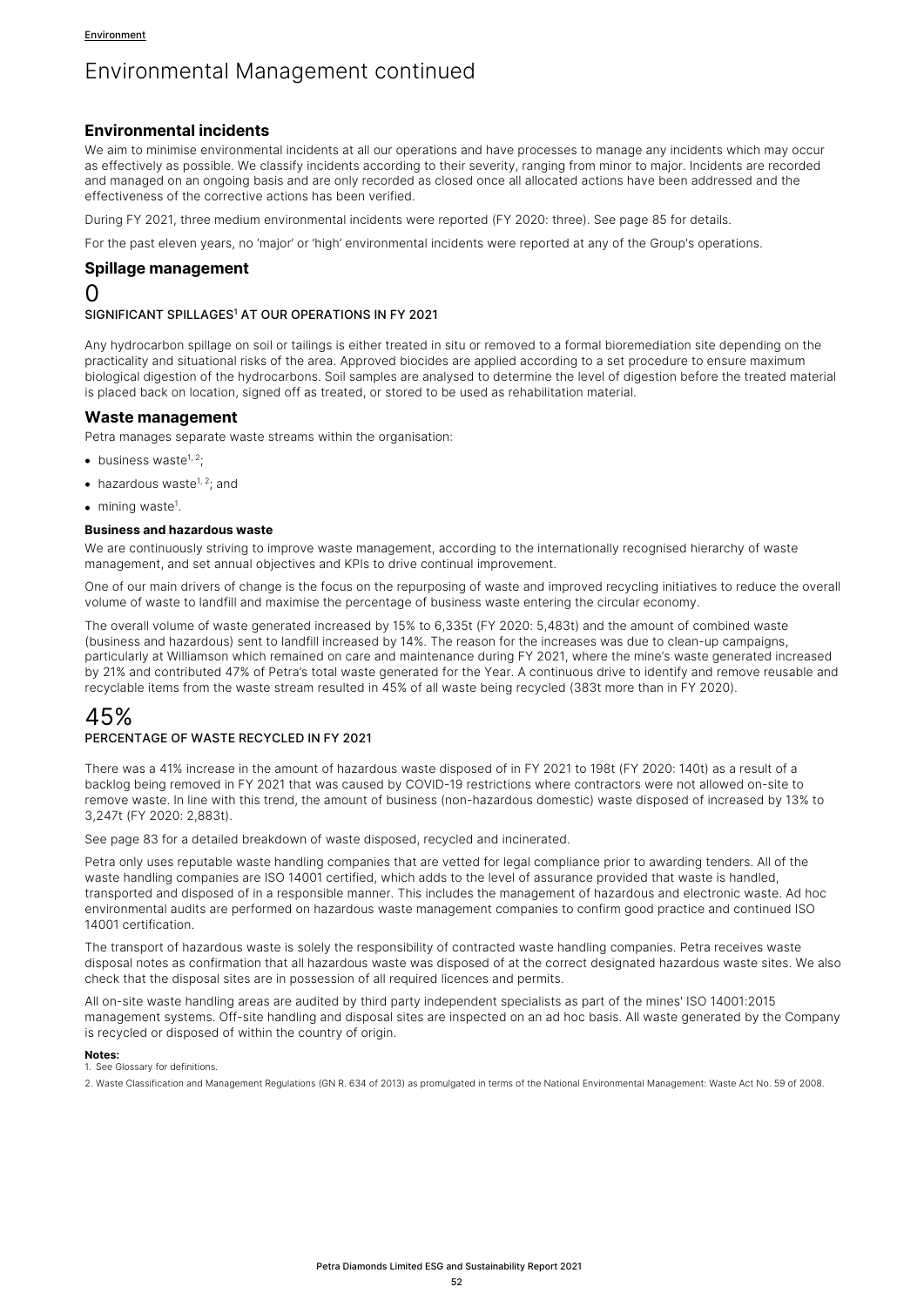## Case study: Waste recycling at Lime Acres

The theme of waste recycling has always been something that has been promoted and implemented at the Finsch mine. However, when employees went home, all household waste would just be thrown in a general waste bin. This seemed so contradictory that Finsch decided to do something about the situation. A campaign was launched by the Environmental and Communication sections in mid-June 2019. The initiative was met with a slow start and with the restrictions brought about by the COVID-19 pandemic in 2020, all activities seemed to come to a standstill.

However, the enthusiastic team at Finsch persevered and with a few adjustments to the pickup schedule the 'Recycling from Home' initiative survived. A local contractor was sourced to drive through the town of Lime Acres twice a month to pick up waste, separated for recycling, at homes and even some of the businesses. This waste is taken to the mine's waste facility where it is further sorted and baled for removal by reputable waste recycling companies.

This initiative proves how Petra is committed to contribute positively to its communities and to take part in the circular economy.

#### **Values: Let's make a difference**

### **Waste management continued**

### **Mining waste**

Petra operates a number of different mining waste facility types:

- Coarse residue deposits ("CRD"): coarse processed tailings with limited moisture content are mechanically deposited at angles of repose in continuously growing dump facilities.
- Fine residue deposits ("FRD"): fine processed tailings together with used process water are deposited on facilities where the fine material can settle and the water be returned to the processing plant to minimise total process water consumption. These are mostly upstream slimes dams or impoundment dams.
- Waste rock dumps (overburden): in very limited instances development waste is separated from ROM material and deposited in dedicated areas without it being exposed to any treatment process.

The Company's mining waste areas are planned, operated and maintained according to the country of operation's legislative framework. In addition, external professional engineers are appointed to monitor the safety and stability of these facilities, according to international best practice. Each site has a unique operating procedure that is implemented with the utmost care to reduce risk and protect the project-affected communities downstream of the facilities. See page 84 for a detailed breakdown of the sizes of Petra's mining waste facilities.

Read more about tailings residue deposit management at

https://www.petradiamonds.com/sustainability/environment/sustainability-environment-tailings-management/.

#### **Materials**

The liberation of diamonds requires a process that involves mining, crushing, washing and screening of ore, followed by the recovery and sorting of concentrates, after which the raw product is shipped offsite for further classification. During this beneficiation process, the minimum raw materials are used, with the largest input being:

- energy (in the form of fuel and electricity);
- water (mostly recycled / reused water sources):
- construction steel:
- cement;
- timber;
- explosives;
- lubricating oils and grease:
- moisture sealant; and
- Dense Media Separation ("DMS") material (Ferro-Silicon).

No toxic chemicals are produced as a by-product of the diamond mining process.

Bulk chemical storage areas are built according to SANS 310:2011 and SANS 10131:2004 specifications to prevent pollution from accidental spillages and inappropriate handling.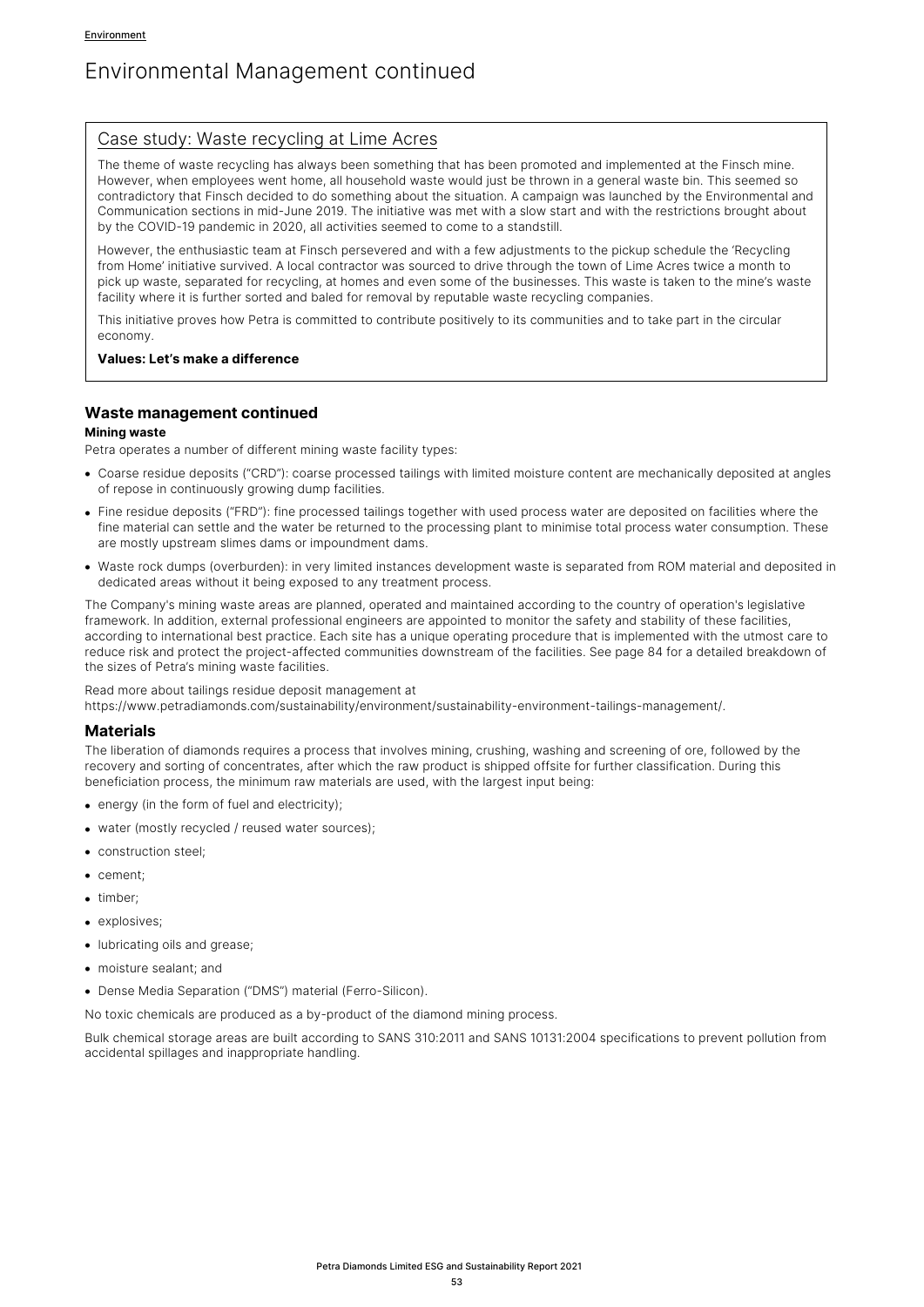### **Materials continued**

The Company's procurement position is such that preference is given to local suppliers and recycled products as far as practically possible.

#### **Packaging material**

Only reusable canisters are used for the shipment of the Company's product. Therefore, no packaging waste is generated during product transportation.

#### **Transportation impacts**

Petra identified the impact from various transportation activities as part of each operation's ISO 14001:2015 risk assessment process. Impacts due to the transportation of employees, ore and product were evaluated. The identified impacts include:

- consumption of non-renewable resources (fuel and electricity);
- air pollution due to exhaust gases and dust liberation; and
- nuisance noise.

The carbon footprint relating to transportation has been calculated and improvements made in terms of data management and updated emission factors to ensure a higher level of confidence in the figures; further details are available on page 63. Business travel is included in Scope 1 (Company airplane to reach mine sites: 189 tCO<sub>2</sub>-e) and Scope 3 (commercial airline travel: 72 tCO<sub>2</sub>e; chartered airplane: 12 tCO<sub>2</sub>-e; and car rentals: 3 tCO<sub>2</sub>-e) totalling 204 tCO<sub>2</sub>-e (FY 2020: 804 tCO<sub>2</sub>-e), approximately 0.07% of Petra's total carbon footprint (FY 2020: 0.2%). The decrease of 69% is largely due to travel restrictions brought about by the COVID-19 pandemic. Employee commuting is included in Scope 3 and is calculated based on surveys and assumptions. In the reporting year, 533 tCO2-e were emitted due to employee commuting which is dominated by public transport (bus and taxi services).

# Case study: Rehabilitation at Finsch

Concurrent rehabilitation has been carried out on one of the oldest fine residue deposits at the Finsch mine. The project focused on the sustainable rehabilitation of the FRD 2 facility, including earthworks and the establishment of indigenous vegetation to support the eventual end land-use.

The rehabilitation aimed to achieve the following:

- closure of the identified areas;
- clean water runoff from the side slopes;
- the elimination of erosion on the side slopes;
- the provision of a suitable growth medium and spreading of fertilizer;
- minimum disturbance of established vegetation; and
- revegetation on the side slopes.

The project was concluded just before the January 2021 floods and proved very successful as all of the objectives were achieved. Vegetation cover has not reached 100% on all areas yet, but as with all new ecological systems, this will take some time. The dedicated environmental team at Finsch is now responsible for the aftercare and monitoring of the newly rehabilitated area of FRD 2.

#### **Value: Let's do it right**

### **Biodiversity and land management**

We recognise that our activities have the potential to significantly alter the biodiversity and topography of an area. Negative biodiversity impacts associated with mining include habitat destruction, vegetation clearance, introduction of invasive species and permanent change to the original ecological processes. Positive biodiversity impacts associated with our mining practices are the conservation of large areas of habitat that would otherwise have been over-exploited, as well as supporting conservation research.

We monitor the negative impacts at set frequencies during and after operations and implement mitigation strategies only if the impact could not be avoided.

The Company has implemented measures to integrate biodiversity in the management of its operations by:

- completion of environmental impact assessments prior to any 'greenfield' development;
- training of all employees on the importance of biodiversity;
- voluntary employee participation in biodiversity management, i.e. snake catchers and bee keeping; and
- implementation of biodiversity management guidelines.

To demonstrate our commitment to this area, Petra commenced annual participation in the CDP Forests Disclosure in 2019.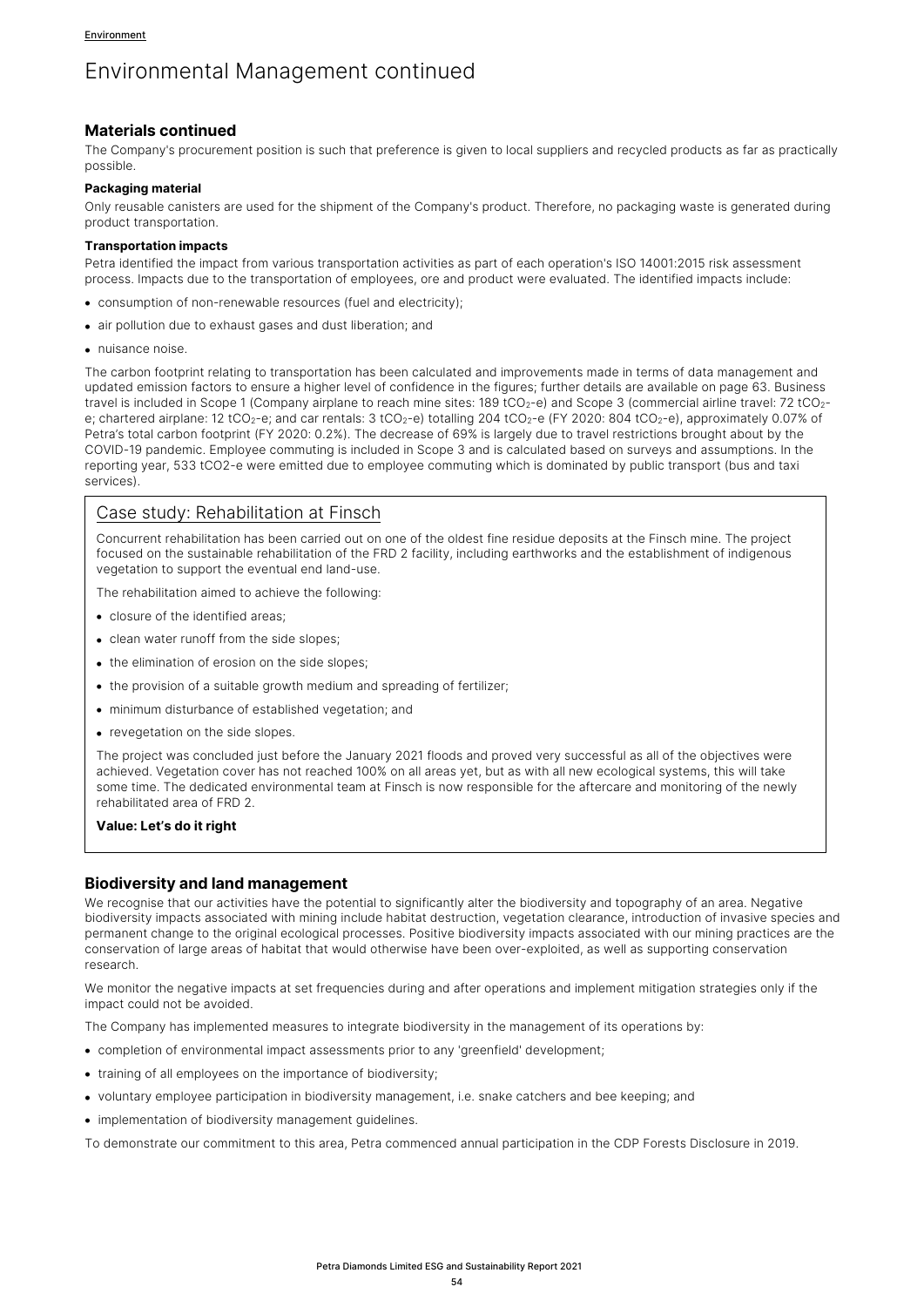### **Biodiversity and land management continued**

None of our operations are located in or adjacent to formally protected areas.

As part of Petra's commitment to conserve biodiversity, game parks (conservation areas) are established and maintained where employees and community members can experience biomes prior to mining activities. Of the total area owned and managed by the Company, 56% is protected. See page 86 of the report for a summary of types of habitat protected.

# 6,981 ha PROTECTED WILDLIFE AREAS

Williamson maintains a large forest reserve of some 906 ha, thereby protecting the unique biodiversity of the Shinyanga province in Tanzania.

Ecosystem management is a process that aims to conserve major ecological services and restore natural resources while meeting the socio-economic, political and cultural needs of current and future generations. The goal of our Ecological Management Strategy is to give guidance to the implementation of specific management controls (Biodiversity Management Plans) of the operation's wilderness, vacant land or game farm areas by incorporating the international mitigation hierarchy (avoidance, minimisation, restoration, off-set and compensation). In order to ensure ecosystem service conservation, all controls must be synergistic to reach the overall objective of the ecological services area and must include the following objectives as a minimum:

- Avoidance of any ecological services system degradation as far as possible by:
	- protecting endangered and rare ecosystems within the operation's management areas.
- Mitigation of any current impacts on ecological services systems as far as practical by:
	- maintaining game populations within the ecological carrying capacity of the ecological reserve;
	- maintaining a balanced ecosystem resulting in balanced ecological services; and
	- management of controlled burning and preventing yeld fires.
- Restoration of the ecosystem service by:
	- removing invasive alien vegetation from the ecological service areas;
	- restoring soil erosion occurrences; and
	- restoring bush encroachment due to veld mismanagement.
- Promotion of environmental awareness on biodiversity and general veld management.
- Promotion of tourism to the area, therefore benefitting the community with additional employment and investment through tourism in rural areas.
- Promotion of carbon sequestration through the promotion of vegetative proliferation.

# 100%

#### OF OPERATIONS HAVE BIODIVERSITY MANAGEMENT PLANS

A number of protected species (four fauna and three flora species) have been identified in the areas under our care and are listed on page 87. Where appropriate, protected plants are relocated, or 'no-go' areas are established around species that cannot be relocated, such as the 'Cullinan ant colony', situated on 1 ha of undisturbed land in the middle of Cullinan's coarse tailings facility.

#### **Biodiversity certification**

There is currently no standard available to certify biodiversity management. The BS 8583:2015 'Biodiversity – Guidance for businesses on managing the risks and opportunities' is listed as a standard by the BSI but no certification body is currently accredited for issuing such certification. Petra is considering this standard for future certification.

The Endangered Wildlife Trust of South Africa presented its Best Practice Guidelines regarding biodiversity management, as published, to the UN Secretary for Biodiversity Management in 2019. Petra has considered the nine principles laid out in the Best Practice Guidelines and is aware of the Company's upstream and downstream impacts on biodiversity in terms of chemical management, reduction of waste to landfill as well as reducing the inflow of raw water in the process. These principles have been embedded into Petra's environmental management systems and therefore the development of a standalone Biodiversity Management Standard was not considered necessary.

Our Ecological Management Strategy captures the principles of the IFC's Performance Standard 6 ("PS6"): Biodiversity Conservation and Sustainable Management of Living Natural Resources.

Petra supports the National Biodiversity and Business Network by taking part in meetings and discussion panels.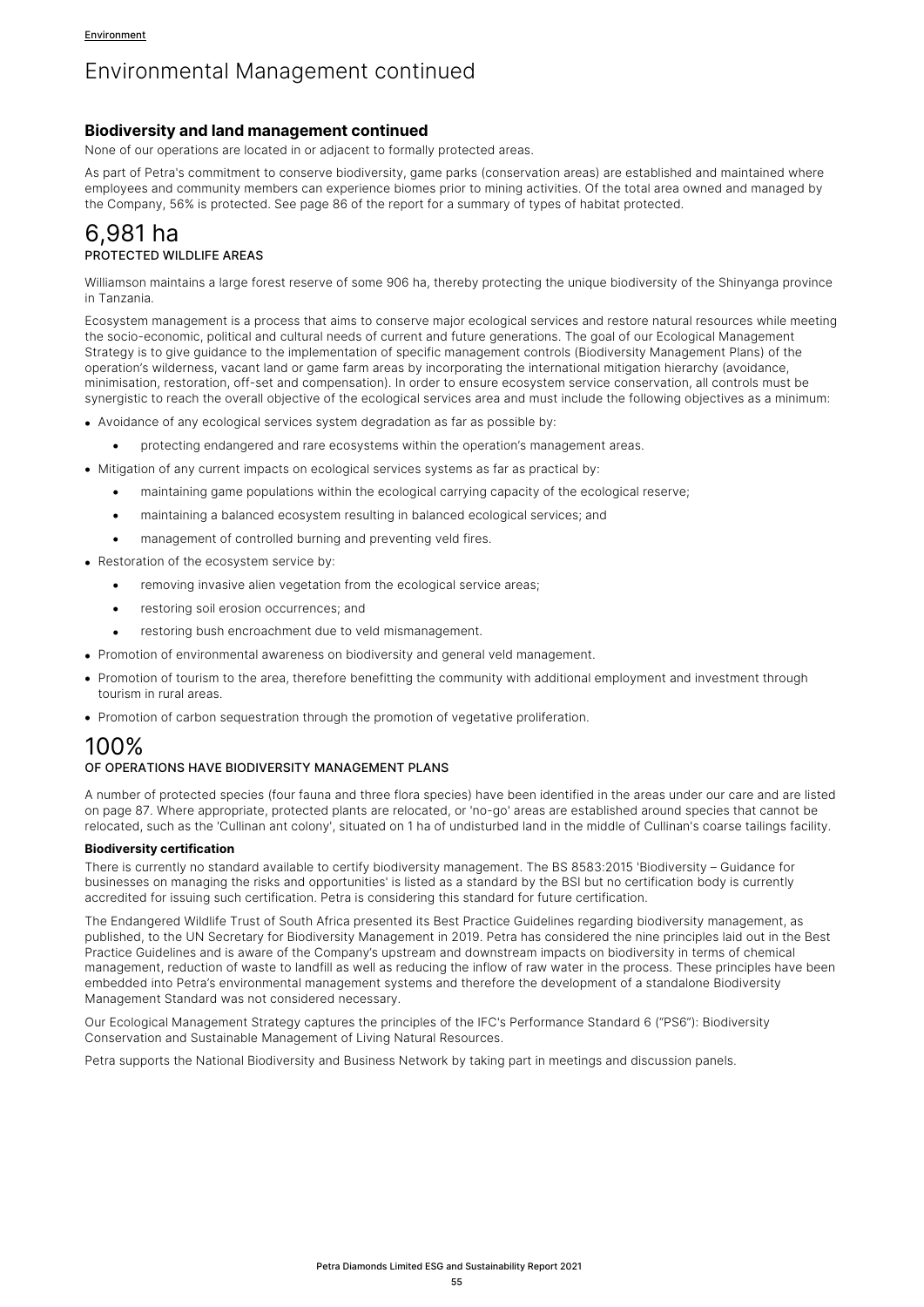### **Rehabilitation and closure plans**

Each of Petra's operations has a rehabilitation and closure plan, as well as associated closure financial provisions. These rehabilitation and closure plans have implementation timelines in place based upon the individual operation's life of mine ("LOM"), which span through the operational phase until ten years post closure. However, it is worth noting that there is potential to extend or reduce the LOM at several of the operations and therefore these timelines are subject to change.

In order to reduce the closure liabilities and to speed up the rehabilitation of its assets, Petra has implemented a standardised Group-wide approach on concurrent rehabilitation, with the objective of generating a non-detrimental, sustainable solution for the environment and socio-economic state of our communities after mine closure. The budget assigned for concurrent rehabilitation in FY 2021 was US\$0.5 million (FY 2020: US\$2.2 million), with the decrease due to project constraints brought about by the COVID-19 pandemic, as well as due to Williamson remaining on care and maintenance.

# 100%

### OF OUR OPERATIONS HAVE CLOSURE PLANS

The environmental impact from Petra's mining activities is not expected to last long after the cessation of operations. This is due to our strategic approach and commitment to our values at each step of the mining value chain. Each project is planned with the end of mine in mind, creating the potential to reduce double handling of mining waste and manage impacts timeously. Special measures are put in place to address residual and latent impacts. Previously, specialist studies identified a number of uncertainties, especially relating to final land use and post closure latent impact. This information gap has been reduced by updating technical rehabilitation plans and compiling closure risk assessments.

Rehabilitation budgets are allocated for concurrent rehabilitation activities to address the impacts of mining. Annual closure liability assessments are performed by external specialists to identify shortfalls in the provided funds. These funds are set aside, as per legislation, to cater for post-closure rehabilitation liability. The calculated mine closure liability for Petra during FY 2021 was US\$62.4 million (FY 2020: US\$44.3 million).

General consensus in the mine rehabilitation community is that it is not possible to reinstate the previous pristine environment after mining has taken place. However, it is possible to restore the productive potential of each site to the benefit of its local communities. Most of our current mining areas were previously used for agriculture, thus having the potential to sustain a community. Care will therefore be taken to reinstate that economic potential, with the most appropriate end land use of each area determined within ten years before mine closure. This is achieved by setting clear rehabilitation and closure objectives for all operations in line with Government-approved closure plans. This will achieve our goal of 'no net loss'.

# Case study: Sustainable harvesting of firewood

The Williamson mine started an initiative of sustainable, controlled wood harvesting in 2005. Scheduled pruning of trees in the mining area is practised in order to protect the biodiversity and save the area from deforestation by community members looking for firewood. Firewood is still the main fuel source used for cooking and is also applied commercially by some community members that sell the wood or manufacture charcoal.

How it works: an area that is earmarked for alluvial diamond mining is first surveyed by the HSE department of the mine to determine if there are any large trees or any other rare or medicinal plants. These plants are not to be disturbed during the alluvial mining process. Local labour from the surrounding villages is then used to prune the low hanging branches of large trees that have been identified and to remove the smaller shrubs and bushes. Other areas such as the mine borders are also cleared by pruning the lower branches for security purposes.

The community and schools surrounding the mine are then invited to collect the firewood, under strict supervision of the HSE department. Company vehicles are used for the safe transport of the villagers and to deliver the collected wood to central drop-off points. During FY 2021, this initiative benefited approximately 300 people from eight local villages and a total of 700 tonnes of firewood was sustainably harvested.

#### **Value: Let's make a difference**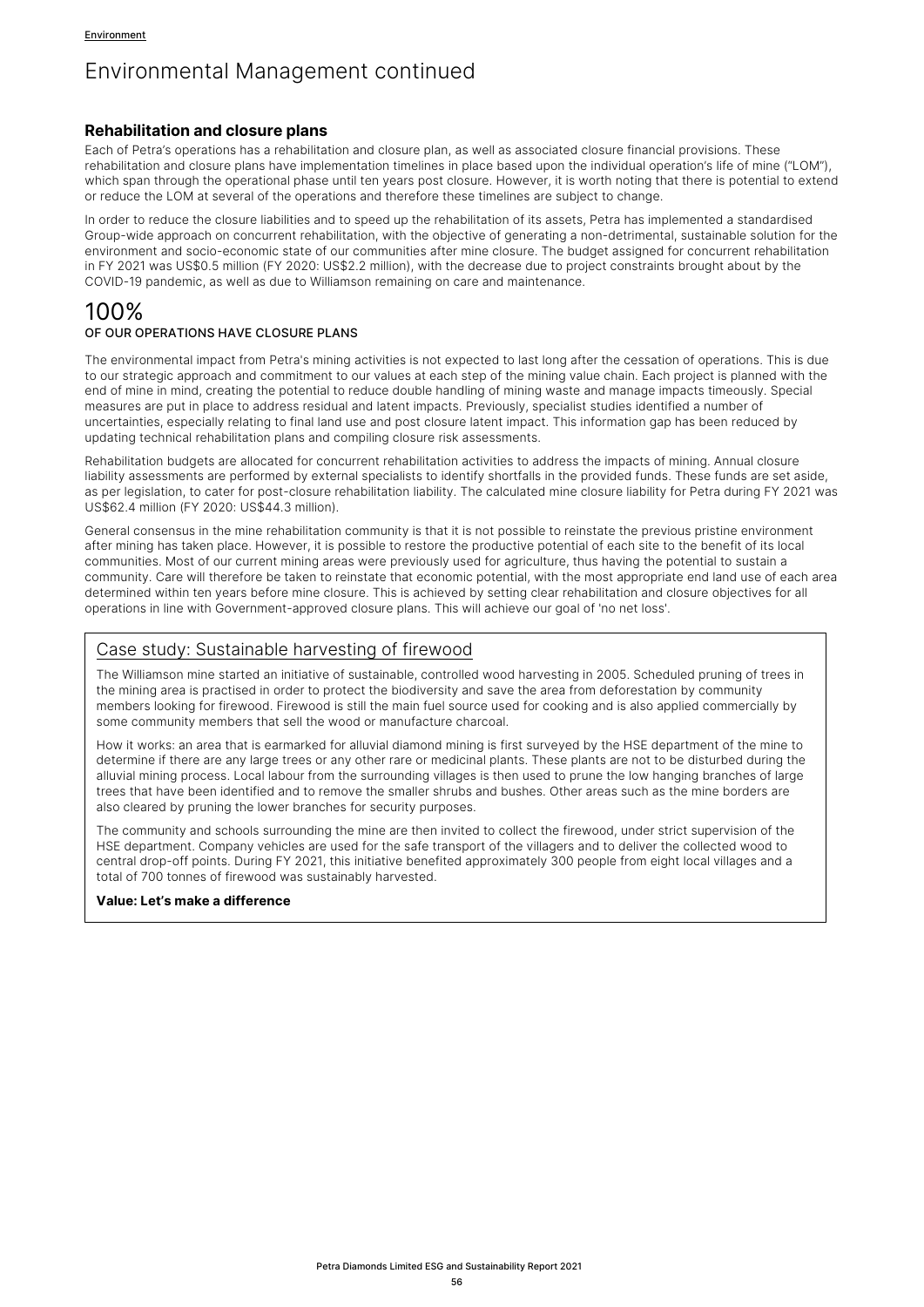# Water Management

# Our ambition

**To provide water to tolerate current and future growth without compromising the sustainability of the environment or the communities in which we operate.**

#### **Our approach**

Water management objectives:

- improve water use efficiency: and
- improve percentage of recycled water used in production.

Petra has identified water demand and water conservation management as its most significant environmental risks to operations. This is mainly due to water scarcity in the areas where we operate and the fact that our operations are water intensive. Two of Petra's operations are located in areas that receive less than 600 mm rainfall per annum (Finsch and Koffiefontein).

Changes in temperature, as may be expected as a result of climate change, will affect the availability of raw water for treatment processes and impact on natural water resources that sustain the communities around our operations. Scenario analysis indicates that Petra's operations may have to compete with local communities for the availability of water due to expected significant population growth in the centres that provide employment. This is expected to specifically impact Cullinan, which is situated in Gauteng (the biggest area of commerce and employment in South Africa).

Petra's short- to medium-term strategy to secure water resources is through:

- service-level arrangements and cooperative agreements with local Government and neighbouring industries;
- reduction of water losses;
- securing water from Governmental water schemes;
- expanding our own internal storage capacities; and
- maximising 'greywater harvesting'.

The long-term strategic planning for water management is based on:

- 1. the South African Department of Water and Sanitation's Long-term Adaptation Strategy, which includes adaptation scenarios specifically for water management; and
- 2. the World Resource Institute's Water Risk Atlas (WRI Aqueduct) looking specifically at the 'business as usual' scenario for the period up to 2030 where most of the current LOM planning resides. This scenario focuses on water stress in areas due to resources supply versus development and expansion.

# 100%

#### OF OPERATIONS HAVE WATER MANAGEMENT PLANS

Our Water Management Strategy, already implemented at all the South African operations, focuses on initiatives to improve water management with the below three distinct ambitions:

- 1. to determine current and future operational water needs by managing demand, quality and infrastructure;
- 2. to ensure a resource capable of not only supporting production but also improving the lives of those around us; and
- 3. to operate within the regulatory framework provided by international, national and local legislation.

The implementation of the Water Management Strategy in South Africa commenced in FY 2019. Implementation will commence at the Williamson mine once it resumes operations.

#### **Water consumption**

Total clean water, which includes total raw water plus potable water consumed for mining-related activities, used by our operations decreased in FY 2021 by 78% to 2,031,934  $m<sup>3</sup>$  (FY 2020: 9,218,119 $m<sup>3</sup>$ ), mainly due to water-saving initiatives, the constrained production due to the COVID-19 pandemic and Williamson, which is the Group's largest user of water, being placed under care and maintenance.

Our total water usage per production tonne decreased by 42% to 0.56m<sup>3</sup>/t (FY 2020: 0.97 m<sup>3</sup>/t). This overall improvement in efficiency was due to restricted production under COVID-19 regulations and Williamson remaining on care and maintenance for the duration of the Year. Petra is aiming for a 1% improvement in water use efficiency in FY 2022 for each individual mine, based on their three-year average achieved over FY 2019 to FY 2021 (appropriately adjusted to take into account COVID-19 lockdown periods).

| <b>Thre</b><br>average<br><b>VA2</b> | ullinar              | -ineek<br>113LI |                     |
|--------------------------------------|----------------------|-----------------|---------------------|
| . .<br>m <sup>3</sup>                | 11<br>$\mathbf{u}$ . | ப்பட            | $\bigcap$<br>.<br>. |

#### **Water recycling**

Petra prides itself on the level of water recycling achieved. All new projects are designed to be able to substitute either potable or raw water with re-used/recycled water from various sources. Besides internal recycling, most operations also utilise treated effluent from municipal wastewater treatment facilities. The percentage of recycled water used by our operations has remained above 80% for the past two years. The total volume of recycled water used during FY 2021 was 20,634,646m<sup>3</sup> (FY 2020: 51,385,297 m<sup>3</sup>), due to the overall lower amount of water used during the Year.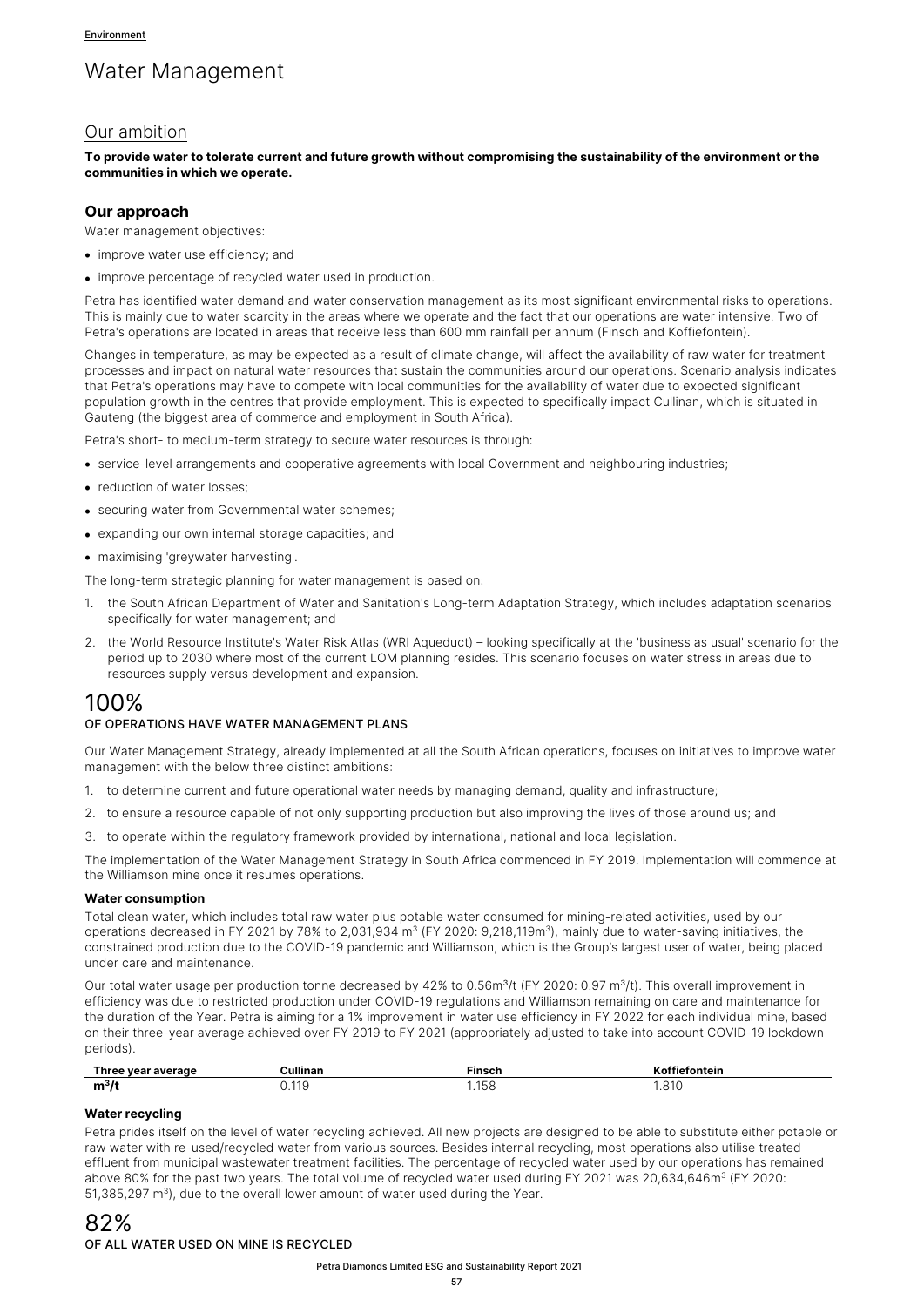# Water Management continued

### **Our approach continued**

#### **Effluent discharge**

Petra neither treats mining effluent for discharge, nor is there any mining effluent that leaves the mining sites. We implement infrastructural changes to impound effluent water for re-use in the mining process. Both the Cullinan and Finsch operations have invested in updated stormwater management plans, with the implementation of these plans scheduled for FY 2022. The benefit of these improved structures is better separation of clean run-off from project effected process water, further eliminating the potential for effluent discharge.

#### **Co-operative agreements**

We place a high value on our working relationships with external parties such as companies operating in adjoining areas to our mines and local municipalities. These relationships aim to improve the management of shared issues such as resources consumption (water) and community involvement. We have such working agreements in place at Cullinan, Finsch and Williamson.

#### **UN Global Compact CEO Water Mandate**

Although the Company has not registered as a participant, the six elements of the mandate (direct operations, supply chain and watershed management, collective action, public policy, community engagement and transparency) are included in the daily management of our operations.

### **CDP**

Petra completed the CDP water questionnaire for the first time in 2020, achieving a 'B-' disclosure score, and again in 2021, which further enhances the Company's disclosures in this important area.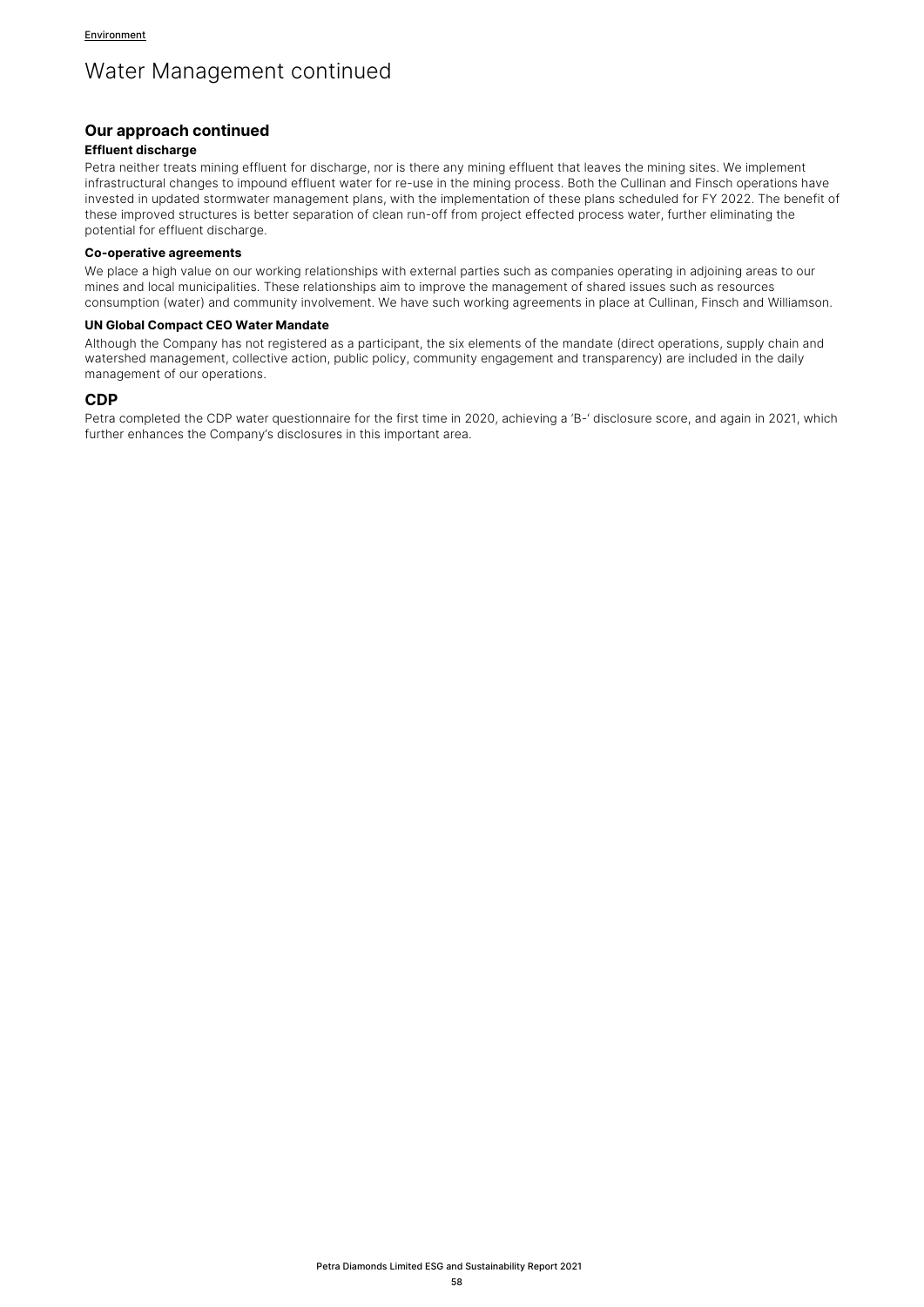# Climate Change and Energy Usage

# Our ambition

**We aim to be a market leader in the diamond mining industry with innovative concepts for addressing climate change, both by tackling the risks and maximising the opportunities associated with this global challenge.** 

### **Our approach**

Diamond mining is less energy intensive than other types of mining, as evidenced by the fact that energy consumption (specifically electricity) only represented 15% of total cash on-mine costs in FY 2021 (FY 2020: 13%). However, it is recognised that non-renewable energy sources are finite and therefore likely to become increasingly scarce over time, as confirmed in the first round of our Climate Change Vulnerability Assessment in FY 2021.

Our short-term strategy is therefore to minimise overall energy usage wherever possible, while our long-term strategy is to reduce our reliance on fossil fuel energy resources. We do this by continuously evaluating opportunities to implement initiatives to reduce energy consumption, by designing all new projects to be as efficient as possible and by continuing to evaluate the strategic case for renewable power sources.

In addition, Petra recently developed an Energy Management Plan, based on the principles of the international ISO 50001 standard. Accordingly, each operation has its own specific management plan – focusing at this stage on electricity – and Energy Management Policy.

# Case study: Cullinan Energy Management Policy Statement

The Cullinan mine is committed to responsible energy management and ongoing energy improvements as part of our overall environmental strategy. Our energy management plan plays a key role in our organisation while supporting our plan to maximise profitability and strengthen our competitive position. Our efforts to reduce energy use and reduce our carbon footprint also support our commitment to our employees, the environment and the communities of which we are part.

The Cullinan mine is therefore committed to:

- having an energy management plan in place with clear and realistic targets;
- managing procuring energy efficient equipment and services;
- increasing staff awareness with regards to energy efficiency;
- investing in energy efficient plants and projects having a realistic return on investment;
- management making available necessary resources to achieve targets set in the Energy Management Plan; and
- the setup of an energy management coordination team to support the Energy Management Plan.

Cullinan will ensure compliance with all applicable legal requirements which relate to energy aspects, and other requirements to which the organisation subscribes.

#### **Values: Let's do it right**

We recognise the growing importance of climate change, both to our Company and to our stakeholders. By better evaluating and understanding the risks and uncertainties that climate change represents to our business, we will be able to manage our assets in the most economically and environmentally sustainable manner possible.

As driven by the unprecedented Paris Agreement and the global call to action from the UN's SDG on 'Climate Change', we are supportive of the onus on industry to be actively involved in projects and programmes to reduce the effects of global warming and climate change, as caused by human activities. We believe that amidst present policy uncertainty and future carbon constraints, the development and implementation of a comprehensive climate change adaptation framework is not only crucial to our Company's competitive position but is also an essential component of our commitment to a sustainable environment.

#### **Risks and opportunities**

The Company follows a two-pronged approach to identify and assess climate-related risks and opportunities. The first forms part of the EMS risk assessment process that is performed annually (based on the principles of the ISO 31000 standard on risk assessment) at each of the operations. This risk assessment process includes the identification and assessment of risks and opportunities derived from internal and external issues, environmental conditions, emergency conditions, environmental legislation and significant aspects (activities, products and services) of the mining operations.

The second approach is to complete climate change vulnerability assessments at each operation and at Group level. The vulnerability assessment evaluates acute, chronic, transitional, financial, legal and reputational risks and opportunities, evaluated for two scenarios (low carbon emission future; high carbon emission future) and over three mining phases (operational, decommissioning and post-closure). The first complete set of evaluated climate change vulnerabilities was prepared in FY 2021.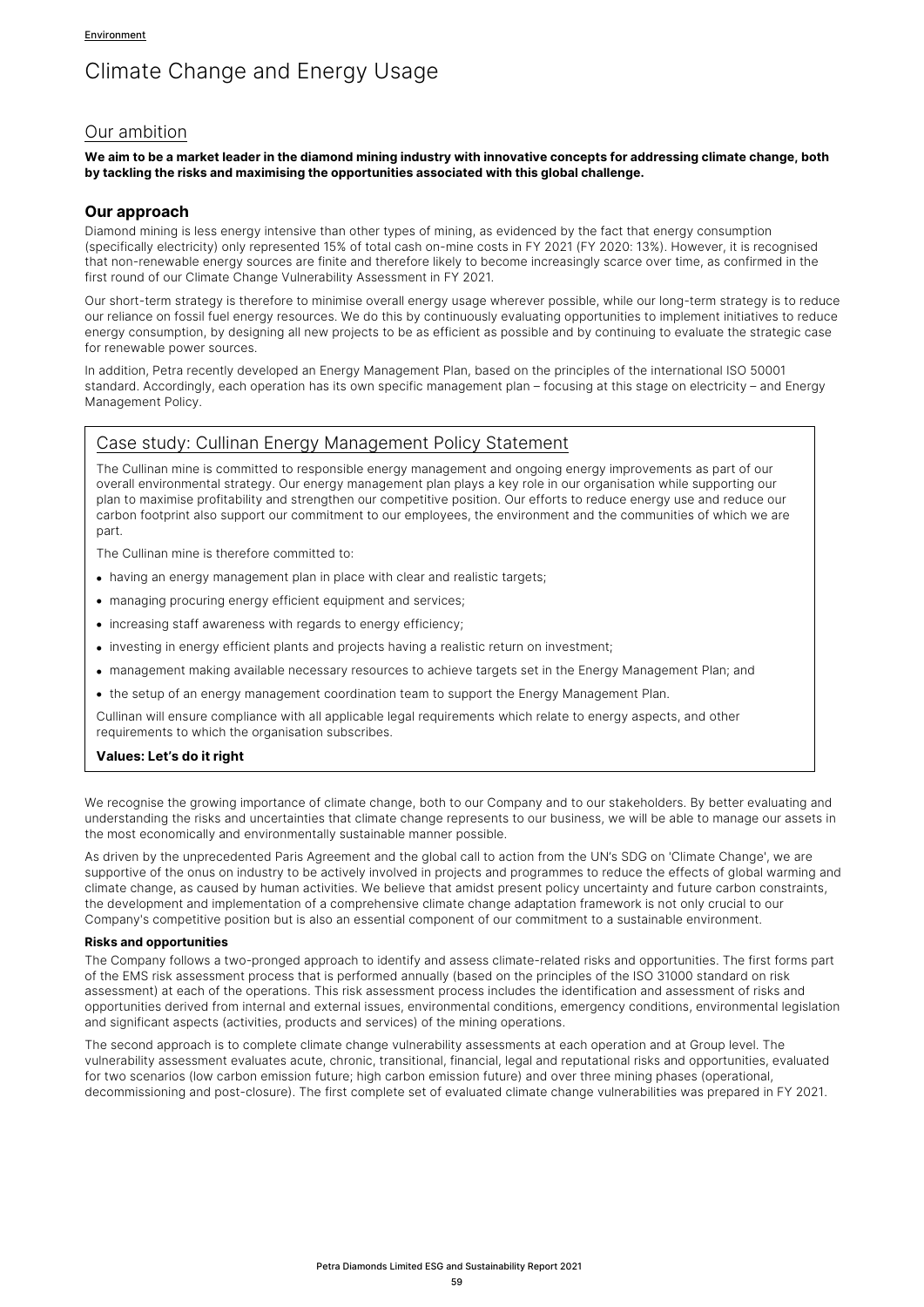### **Our approach continued**

#### **Climate change context**

Our business needs to be able to adapt to the changing circumstances as can be expected from predicted climate change models. In this context, adaptation means anticipating the adverse effects of climate change and taking appropriate action to prevent or minimise the damage it can cause or taking advantage of opportunities that may arise.

According to research, Africa is likely to experience changes in climate earlier than other regions and therefore adaption measures are urgently required on the continent. The climate across the Southern African Development Community ("SADC") region is highly diverse and driven by a range of distinct climatic systems. Evidence shows that the SADC region has already experienced an increasing frequency of hot days and decreasing frequency of extremely cold days. Rainfall trends are variable but evidence points to an increased inter-annual variability to date, with extremely wet periods and more intense droughts in different countries.

South Africa has been warming significantly over the period 1931 to date. Over the western parts of the country, including much of the Western and Northern Cape, and also in the east over Gauteng, Limpopo and the east coast of KwaZulu-Natal, the observed rate of warming has been 2°C/century or even higher – in the order of twice the global rate of temperature increase. A key feature of the projected climate change future of South Africa is that temperatures are to increase drastically under low mitigation. For the far-future period of 2080–2099, temperature increases of more than 4°C are likely over the entire South African interior, with increases of more than 6°C plausible over large parts of the western, central and northern parts. Such increases will also be associated with drastic increases in the number of heatwave days and very hot days, with potentially devastating impacts on agriculture, water security, biodiversity and human health.

It has already been observed in Tanzania that climate change is a reality. For example, a mean annual temperature increase of 0.8°C has been recorded since 1960 and rainfall decreased at an average rate of 2.8 mm per month or 3.3% per decade. It is predicted that extreme events such as drought, floods, tropical storms and cyclones are to become more frequent, intense and unpredictable.

The potential financial impacts of climate change that have been identified by Petra include:

- increased insurance costs;
- production losses:
- the loss of tailings dams due to heavy rain events;
- the cost incurred to decontaminate affected areas downstream of our operations in the event of containment facility failures;
- the need to redesign and upgrade facilities to increase freeboard levels, as well as additional holding capacity, in preparation for dry spells; and
- additional healthcare for employees as higher temperatures are linked to the spread of communicable diseases.

#### **Climate Change Adaptation Strategy**

The Petra Climate Change Adaptation Strategy ("PCCAS") is an important step into the future as it:

- provides a position statement to our internal and external stakeholders who are concerned with climate change vulnerability and its impact on the Company;
- supports Petra in meeting international obligations and investor expectations by defining the Company's process to identify its vulnerabilities and its plans to reduce the vulnerabilities and maximise opportunities; and
- acts as a common reference point for climate change adaptation efforts within Petra, providing guidance across all levels and disciplines.

The strategic framework for Petra's Climate Change Adaptation consists of 11 steps:

- 1. climate change scenario analysis;
- 2. identification of climate change exposure (relevance);
- 3. identification of climate change receptors;
- 4. identification of potential climate change impacts;
- 5. vulnerability assessment;
- 6. identification of climate change adaptive capacity/capability;
- 7. prioritise adaptive needs;
- 8. identify appropriate action;
- 9. prioritise climate change adaptation action plans;
- 10. implementation of climate change adaptation action plans; and
- 11. monitor the effectiveness of adaptation action plans.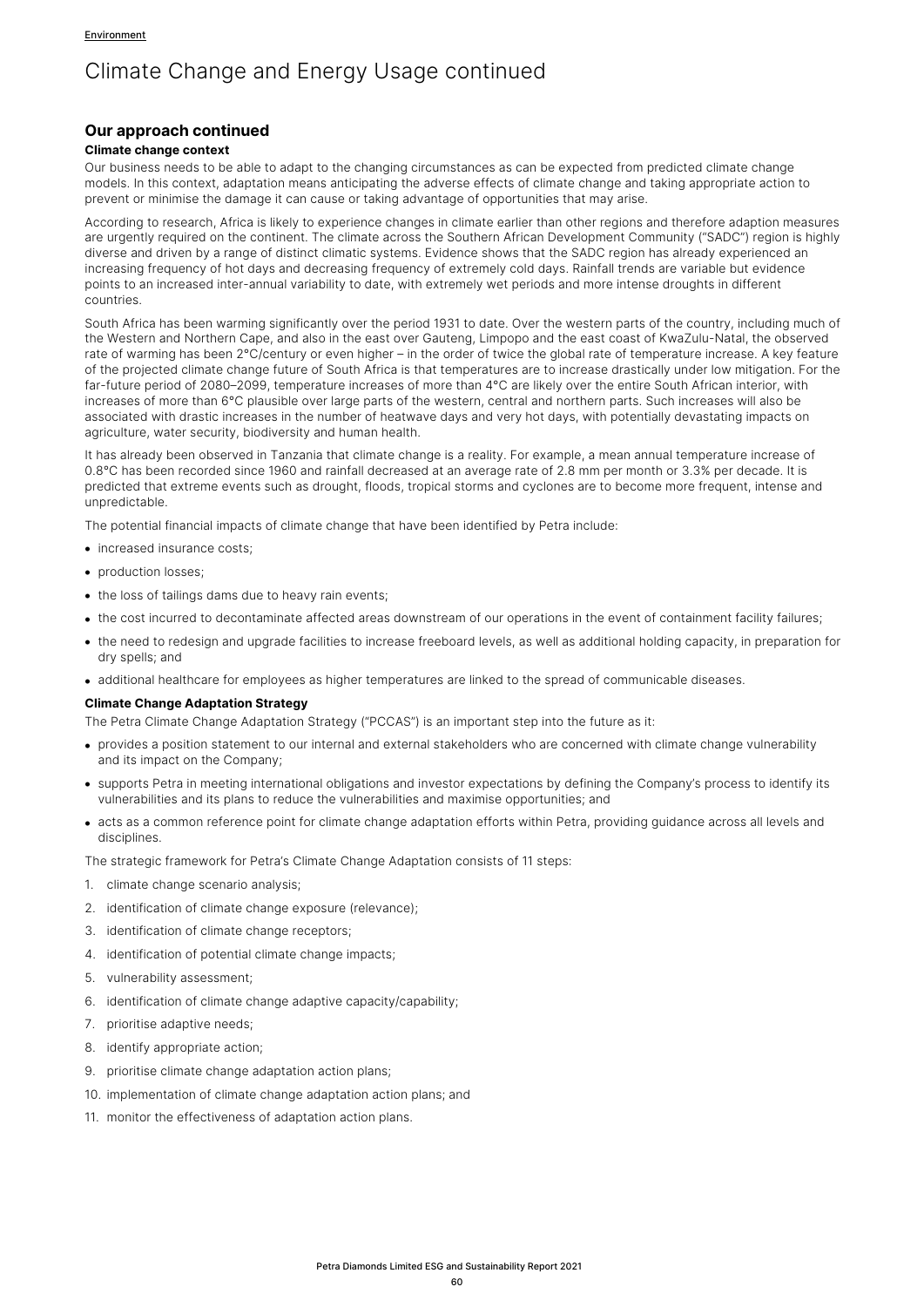## **Our approach continued**

#### **Climate Change Adaptation Strategy continued**

The climate change scenario analysis for each operation was completed in FY 2020. The scenarios used are RCP 8.51 and RCP 2.6, which cater for both the worst-case and best-case emissions future.

Implementation of the PCCAS will span over five years with Phases 1 and 2 completed in FY 2020 and Phase 3 (completion of operational vulnerability assessments) completed in FY 2021. This will be followed by Phase 4 (implementation of adaptation action plans), scheduled to start in FY 2022, and Phase 5 (ongoing monitoring) thereafter.

The Climate Change Vulnerability Assessment of FY 2021 identified 80 potential impacts at an operational and corporate level. Of these, none were rated as 'high' vulnerabilities but 17 were rated to be of 'moderate' significance. The top ten vulnerabilities are listed below:

- 1. additional financial burden on operations due to changed legislation aimed at water use efficiency or the redistribution of natural resources;
- 2. changing legislation to regulate emissions, such as the Carbon Tax in South Africa may affect revenue;
- 3. the cost of energy will rise;
- 4. natural resources such as water will become scarcer which will impact production;
- 5. unreliable and expensive electricity from national providers;
- 6. high cost to construct additional water storage infrastructure at the South African operations or impoundments capable of holding added rain water in wetter areas at the Williamson mine;
- 7. changing emissions reporting obligations may increase costs due to potential fines and judgments;
- 8. reduced demand for our product if the market views our business as not doing enough to mitigate the risk of climate change;
- 9. financial implications to safeguard the community against the possibility of emergency events such as dam failure (Emergency Preparedness and Response); and
- 10. the clean-up and rehabilitation after storm events and the potential breach of dam walls have a direct financial implication and indirect negative impact on insurance premiums.

The Vulnerability Assessment process also identified a number of opportunities for Petra, with the most significant being:

- reduced operational cost due to more efficient machines and equipment, including modes of transport;
- increased production capacity due to effective processes;
- reduced operational cost due to increased resource effectiveness and recycling initiatives:
- reduced waste disposal due to increased recycling initiatives;
- reduced operational cost due to the use of lower emission sources of energy and more energy efficient buildings;
- reduced exposure to GHG emissions and therefore less sensitive to changes in the cost of carbon;
- return on investment in low-emission technology;
- increased consumer demand for a more responsible / ethical product.

#### **Task Force on Climate-related Financial Disclosures**

Petra considers that for the first time it has met all the requirements of the TCFD, which aims to develop voluntary, consistent climate-related financial risk disclosures for use by companies in providing information to the financial markets and other stakeholders. The PCCAS has been compiled with reference to the TCFD to ensure that Petra can meet these recommendations. In terms of the disclosure requirements, Petra has included the requisite information on pages 212 and 213 of its 2021 Annual Report. It should also be noted that during FY 2021 the Company completed submissions of the CDP climate change questionnaire, which has been updated to include the recommendations of the TCFD. Therefore, Petra considers that its 2020 and 2021 CDP submissions also provide all the disclosures required in relation to TCFD recommendations.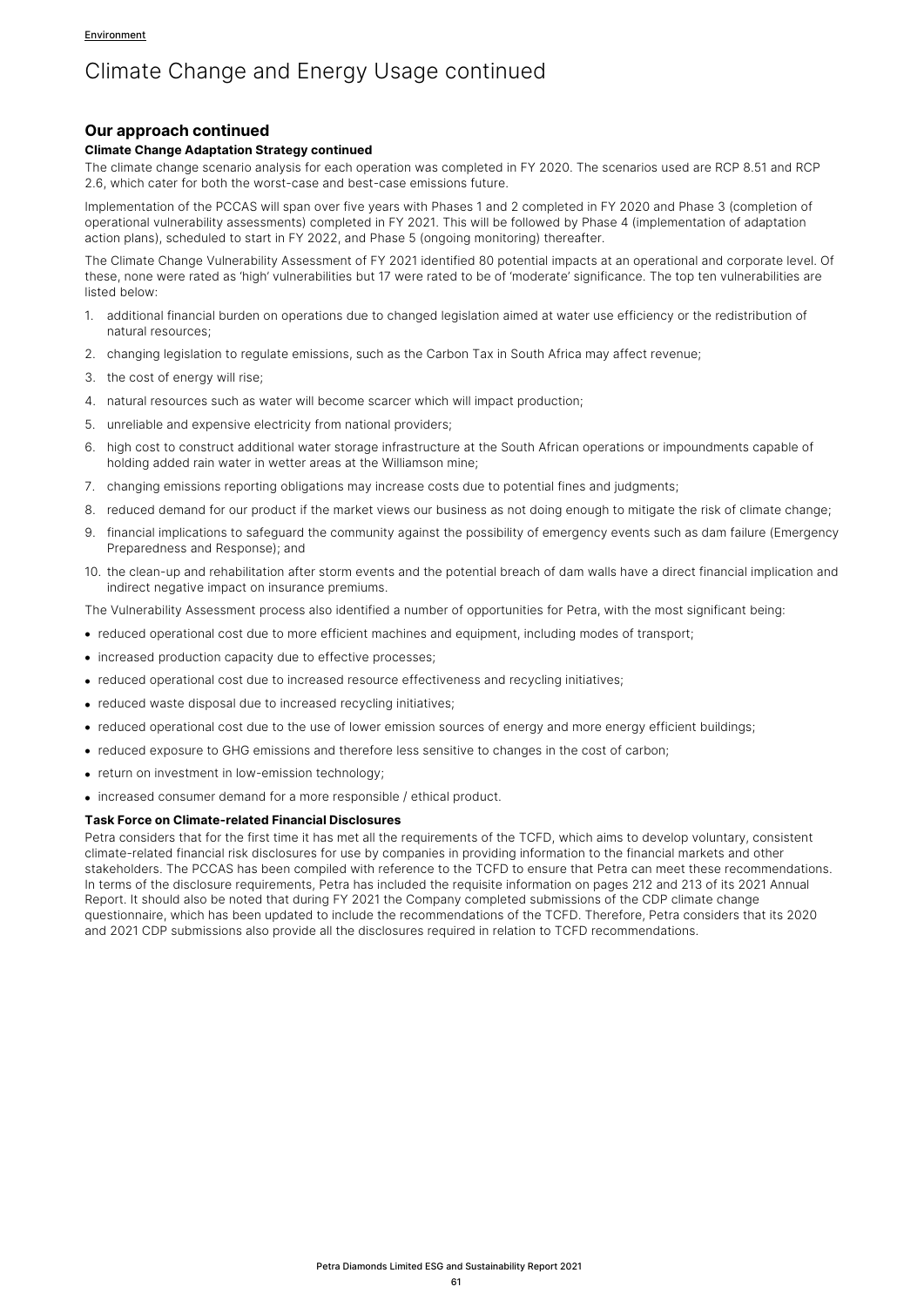### **Energy management**

#### **Energy consumption**

Energy, particularly electricity, security in South Africa is of concern. Climate change science indicates that South Africa has the 'wrong' primary energy source – coal, which is a major source of carbon dioxide emissions. As such, there is an urgent need to diversify the country's energy sources away from the current high dependence on coal to renewable sources of power. The unprecedented load shedding of electricity experienced in Q2 FY 2020 highlighted once again why our dependence on nonrenewable electricity sources needs to be re-evaluated and renewed focus should be placed on developing renewable sources of energy.

However, it is positive to note that the South African Government wants to reduce the contribution of coal to Eskom's energy generation from over 90% today to around 45% by 2030. As part of this commitment, it has established the Presidential Climate Change Coordinating Commission, whose aim will be to coordinate and oversee the transition away from fossil fuels.

Petra's total energy consumption for FY 2021 decreased by 21% to 1.5 million gigajoules (FY 2020: 1.9 million gigajoules). This reflects energy use from non-renewable resources, which include diesel consumption in TMMs, diesel consumption for electricity generation, and overall electricity consumption. The main reason for the decrease was the scaling back of operations in response to the ongoing COVID-19 pandemic and Williamson remaining on care and maintenance.

Petra's diesel consumption decreased 50% to 0.16 million gigajoules or 4,567,344 L in FY 2021 (FY 2020: 0.33 million gigajoules; 9,210,023 L), further to lower production for the Year and due to the Williamson mine (normally the biggest diesel consumer of our operations) remaining under care and maintenance. See further details in 'Supplementary Information' on page 83.

While electricity consumption was down 17% to 1.4 million gigajoules (FY 2020: 1.6 million gigajoules) predominantly due to lower production for the Year, but also due to the continued implementation of energy saving initiatives at all the mines, electricity efficiency deteriorated by 26% to 46.63 kWh/t (FY 2020: 37.02 kWh/t) due to a 34% decrease in tonnes processed for the Year. Forward-looking targets are currently on hold pending the stabilisation of the operations, post the disruption caused by the COVID-19 pandemic.

In South Africa, Petra consumes 100% of its electricity from the national grid. There are standby generators available at the South African operations, but these are only used for emergencies. The Williamson mine in Tanzania receives 95% of its electricity from the national grid and typically generates less than 5% (2.3% in FY 2021) from its own back-up resources on an annual basis due to the unreliable nature of the energy supply in that region.

Fuel efficiency in our trackless fleet improved over the last three financial years due to reduction targets that were implemented at all the operations. TMM fuel efficiency therefore improved by 22% from 0.74 L/t in FY 2020 to 0.58 L/t in FY 2021.

### **Carbon emissions**

#### **Scope, boundaries and methodology**

In 2013, Petra started tracking Scope 1, 2 and 3 (limited) emissions at all operations and used this information as the 'base year' from which to calculate the Company's carbon footprint. In FY 2016, the base year was then reset on the basis of material changes in the Company, with an intensity value of 0.20 tCO<sub>2</sub>-e/ct. Further changes in the Group structure at the end of FY 2018 necessitated a further recalculation of the base year; thus FY 2019 is now regarded as our base year.

The scope of our carbon footprint covers all of Petra's mines, as well as our offices situated in Johannesburg and London.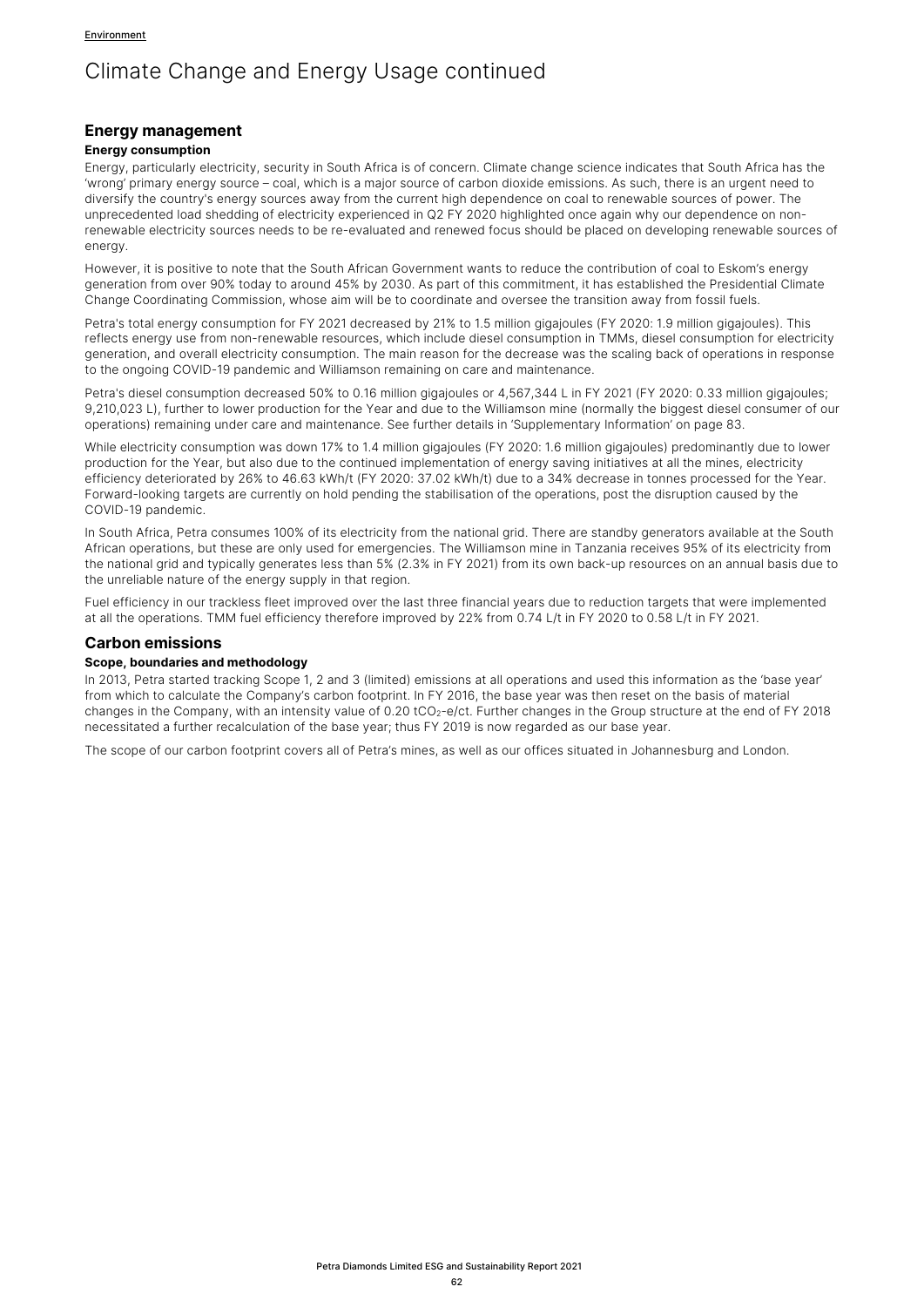## **Carbon emissions continued**

#### **Scope, boundaries and methodology continued**

The following activities are included into the carbon footprint calculation:

| Scope 1                                         | Scope 2                                            | Scope 3                          |
|-------------------------------------------------|----------------------------------------------------|----------------------------------|
| • Fuel consumed for electricity                 | • Electricity purchased from Eskom                 | • Waste disposal                 |
| generation                                      | (South Africa)                                     | • Water pumping (potable)        |
| • Fuel consumed by trackless mobile<br>machines | • Electricity purchased from Tanesco<br>(Tanzania) | • Paper consumption              |
| $\bullet$ LPG                                   | • Electricity consumption of the London            | • Business travel:               |
| • Business travel (Company airplane)            | office (UK)                                        | Commercial airlines<br>$\bullet$ |
| • Fugitive emissions (R22 gas is                |                                                    | Charted flights<br>٠             |
| separately reported on)                         |                                                    | Car rental<br>$\bullet$          |
| • Process emissions: water treatment            |                                                    | • Employee commute               |
| (domestic effluent)                             |                                                    | • Scrap metal for recycling      |

Petra uses the GHG Protocol on the reporting of greenhouse gas emissions as well as the IPCC Guidelines for National Greenhouse Gas Inventories of 2001 to calculate and report on our carbon footprint. This provides us with confidence that the correct information is portrayed to our stakeholders and enables us to be held accountable for the figures presented. An independent verification of the Group's GHG emissions inventory has been completed. The Group's GHG Emissions Report is available to view under the section 'Climate Change' on our website at https://www.petradiamonds.com/sustainability/environment/.

#### **Performance**

In FY 2021, the Group's total carbon footprint (Scopes 1, 2 and 3) reduced 16% to 406,059 tCO<sub>2</sub>-e (FY 2020: 483,431 tCO<sub>2</sub>-e), mainly due to lower production and associated energy consumption for the Year.

The direct carbon emissions linked to our operations (Scope 1) decreased by 47% to 14,695 tCO<sub>2</sub>-e (FY 2020: 27,797 tCO<sub>2</sub>-e), mainly due to the aforementioned decrease in energy consumption for the Year. The Group's indirect emissions (Scope 2) decreased by 14% to 388,152 tCO<sub>2</sub>-e (FY 2020: 451,800 tCO<sub>2</sub>-e), due to the 17% decrease in electricity consumption. Further information on the different operations' performance is available on page 84.

| <b>Reporting year</b> | <b>Scope 1 emissions</b><br>$(10^3t)$ CO <sub>2</sub> -e) | <b>Scope 2 emissions</b><br>$(10^3t)$ CO <sub>2</sub> -e) |  |
|-----------------------|-----------------------------------------------------------|-----------------------------------------------------------|--|
| 2016                  | 44                                                        | 560                                                       |  |
| 2017                  | 53                                                        | 576                                                       |  |
| 2018                  | 50                                                        | 587                                                       |  |
| 2019                  | 37                                                        | 438                                                       |  |
| 2020                  | 28                                                        | 452                                                       |  |
| 2021                  | 15                                                        | 388                                                       |  |

Scope 3 emissions decreased by 18% to 3,213 tCO<sub>2</sub>-e (FY 2020: 3,834 tCO<sub>2</sub>-e) due to limited business travel as a consequence of the COVID-19 restrictions.

Carbon emissions from R22 gas amounting to 89 tCO<sub>2</sub>-e (FY 2020: 170 tCO<sub>2</sub>-e) are also included separately in the calculation.

Petra uses three intensity measures to express our normalised carbon footprint:

1. carbon emissions per production tonne;

2. total carbon emissions per carat recovered; and

3.total carbon emissions compared to revenue in US Dollars.

Only Scope 1 and 2 emissions are included in these calculations.

The table below provides the history of these measures.

| <b>Reporting year</b> | $tCO2 - e/t$ (Scopes 1 & 2) | $tCO2$ -e/ct (Scopes 1 & 2) | $tCO2-e/US$$ (Scopes 1 & 2) |
|-----------------------|-----------------------------|-----------------------------|-----------------------------|
| 2017                  | 0.032                       | 0.154                       | 0.0013                      |
| 2018                  | 0.028                       | 0.133                       | 0.0011                      |
| 2019                  | 0.032                       | 0.124                       | 0.0010                      |
| 2020                  | 0.039                       | 0.135                       | 0.0016                      |
| 2021                  | 0.050                       | 0.125                       | 0.0010                      |

Petra aims to maintain the Company's carbon footprint for FY 2022 – 2026, calculated annually, below the FY 2019 base year of 0.124 tCO2e/ct (Scopes 1, 2 & 3).